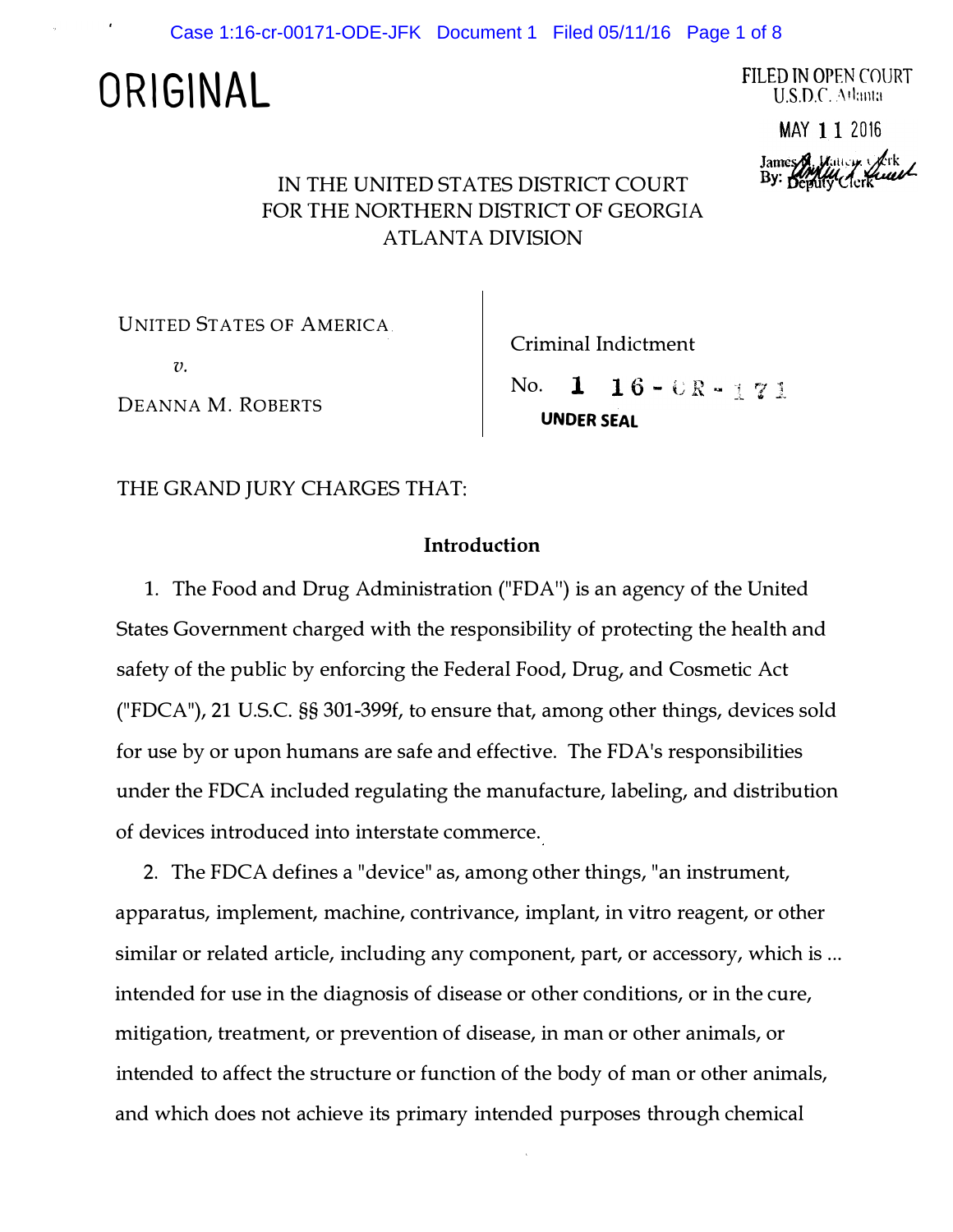action within or on the body of man or other animals and which is not dependent upon being metabolized for the achievement of its primary intended purposes." 21 u.s.c. § 321 (h)(2)(3).

3. With certain exceptions not applicable here, under the FDCA, a Class III device is adulterated if it has not received FDA pre-market approval nor was it exempt from the requirement to obtain FDA pre-market approval.

4. The FDCA prohibits the introduction or delivery for introduction into interstate commerce (or the causing thereof) of any device that is adulterated.

5. The only injectable silicone products approved or cleared for marketing by FDA are ophthalmic devices for the treatment of eye injuries, such as, detached retinas. These products are regulated by FDA as prescription medical devices.

6. Factor II, Inc., located in Lakeside, Arizona is a wholesale supplier of silicone to various industries. Factor II, Inc., does not produce medical grade silicone for injection into the human body. The liquid silicone that is distributed by Factor II, Inc., has not obtained FDA approval or clearance for injection into the human body.

#### The Defendant

7. DEANNA M. ROBERTS, the defendant herein, is a resident of Sanford, Florida, and travels frequently to the Northern District of Georgia and elsewhere, to inject liquid silicone obtained from Factor II, Inc., into the buttocks, hips, lips, and other body parts of customers for enhancement of those areas in exchange for money. When liquid silicone is used in this fashion, liquid silicone is a device subject to regulation by the FDA.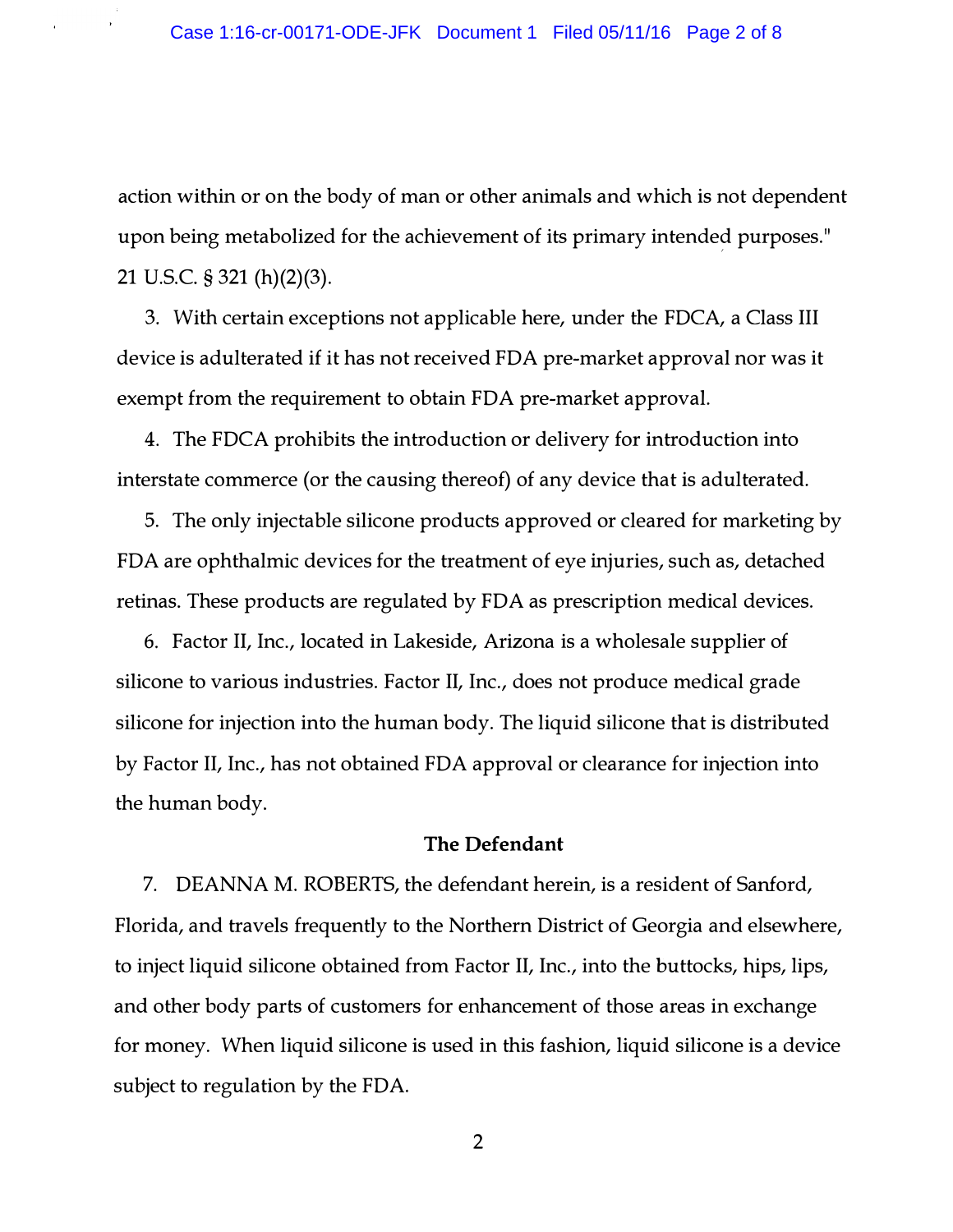8. From at least April 1, 2004, the defendant purportedly operated a business called D & D Distributing located in Orlando, Florida.

9. On or about April 2, 2004, the defendant sought to purchase liquid silicone from Factor II, Inc. Before Factor II, Inc. would sell liquid silicone to the defendant, Factor II, Inc., required that the defendant submit an affidavit in which the defendant certified that "I will not knowingly use, in either its pure state or as a component of some other material, any of the aforementioned products (liquid silicone) hereafter received by me from Factor II, Inc. into humans for injection into any areas of the body, or onto any areas of the body in an uncured state, nor will I supply the aforementioned product(s) to others for such purposes." The defendant falsely and with intent to defraud submitted the required affidavit to Factor II, Inc., when in truth and in fact, the defendant well knew that she intended to inject the liquid silicone that she received from Factor II, Inc. into the bodies of humans.

10. On or about April 3, 2004, the defendant falsely and with intent to defraud advised Factor II, Inc., that she wanted to purchase liquid silicone for resale to a client to use to lubricate the client's medical equipment.

11. From April 5, 2004 through December 3, 2015, based upon the defendant's false and fraudulent affidavit and representations, Factor II, Inc., sold the defendant approximately 178 gallons of liquid silicone. Factor II, Inc., employees shipped the liquid silicone from Lakeside, Arizona to addresses the defendant controlled in Florida and Virginia.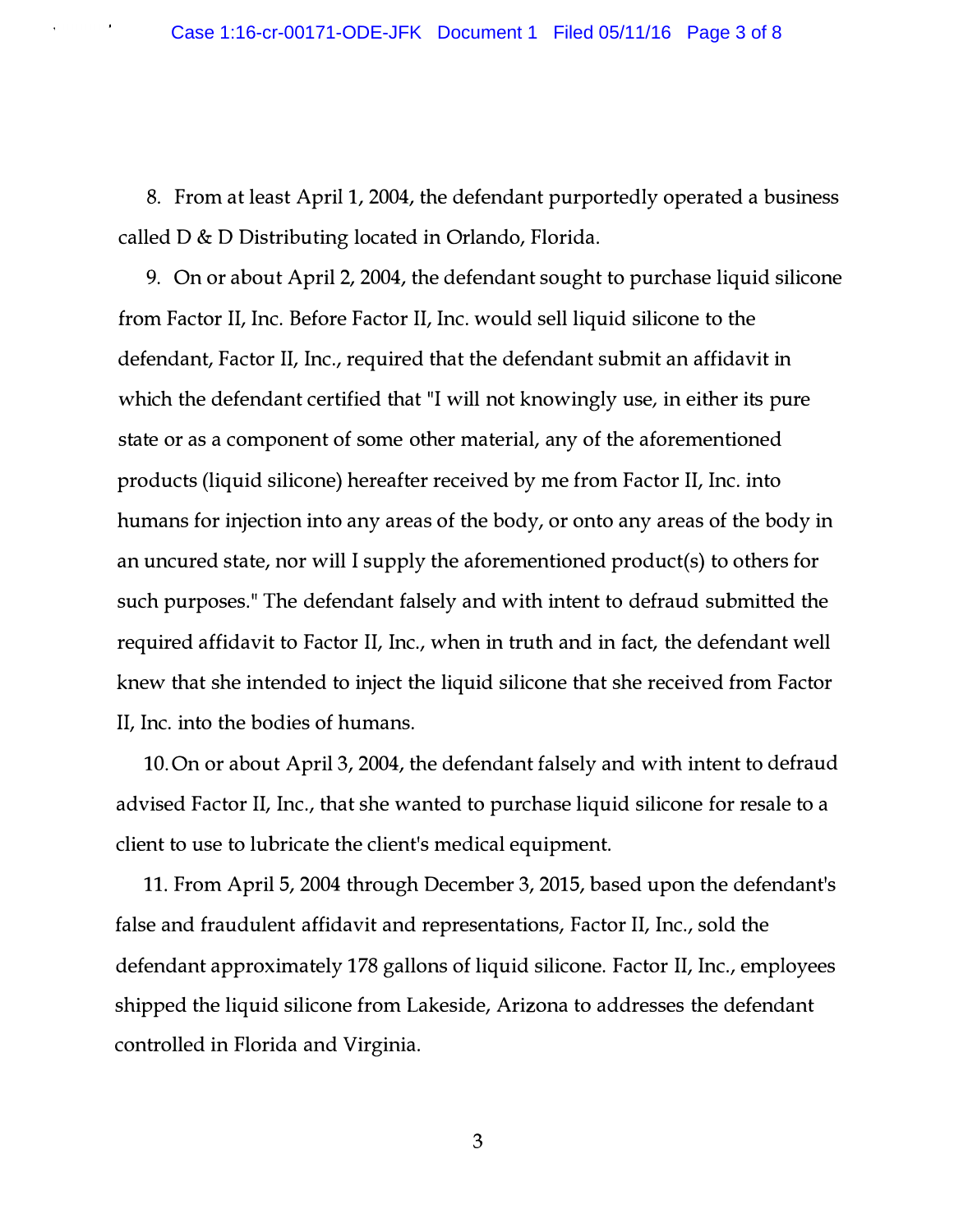12. The defendant transported the liquid silicone to the Northern District of Georgia for the purpose of injecting liquid silicone into the buttocks, lips, and other body parts of the victims identified herein.

13. The defendant falsely and with intent to defraud claimed to the victims and others that she was a licensed medical practitioner, when in truth and in fact, she was not a licensed medical practitioner.

14. The grand jury incorporates each and every allegation contained in paragraphs 1-13 into each count of this Indictment.

#### Count One

On or about November 16, 2015, in the Northern District of Georgia, the defendant, DEANNA M. ROBERTS, in and using a means and facility of interstate commerce, did knowingly possess and transport a pre-retail medical product, that is, liquid silicone, that was involved in a violation of Title 18, United States Code, Section 670(a)(1), that is, the defendant in and using a means and facility of interstate commerce, did by fraud and deception obtain liquid silicone which the defendant injected into the buttocks of L.H., and said violation did result in the death of L.H., in that the death of L.H. resulted from the use of the liquid silicone obtained by the defendant by means of fraud and deception, in violation of Title 18, United States Code, Sections  $670(a)(3)$ ,  $(b)(2)(C)$ , and  $(c)(1)$ .

#### Count Two

On or about November 16, 2015, in the Northern District of Georgia, the defendant, DEANNA M. ROBERTS, in and using a means and facility of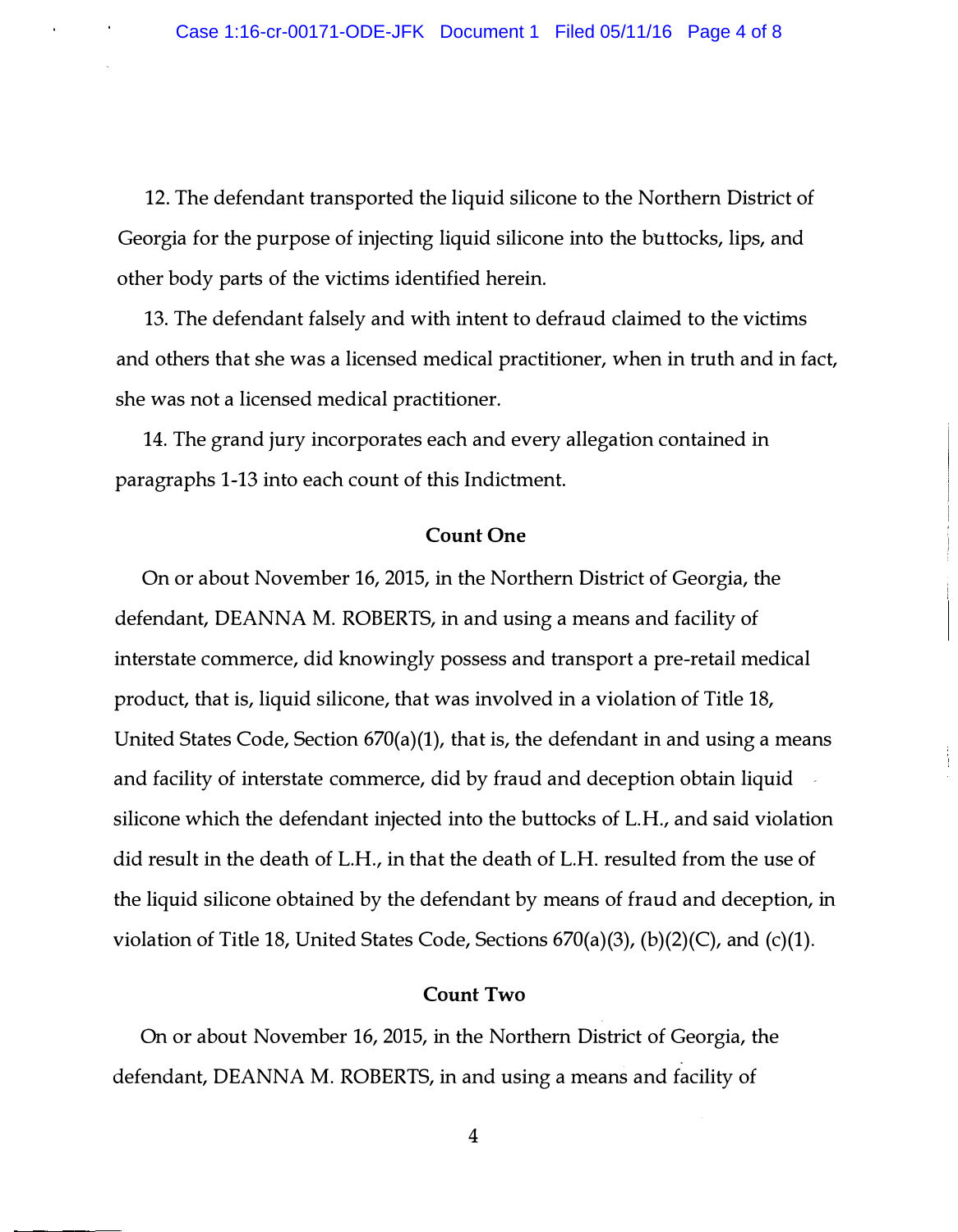interstate commerce, did knowingly possess and transport a pre-retail medical product, that is, liquid silicone, that was involved in a violation of Title 18, United States Code, Section 670(a)(1), that is, the defendant in and using a means and facility of interstate commerce, did by fraud and deception obtain liquid silicone which the defendant injected into the hips and buttocks of J.T., in violation of Title 18, United States Code, Sections 670(a)(3) and (c)(3).

#### Count Three

On or about November 2014, the exact date being unknown to the grand jury, in the Northern District of Georgia, the defendant, DEANNA M. ROBERTS, in and using a means and facility of interstate commerce, did knowingly possess and transport a pre-retail medical product, that is, liquid silicone, that was involved in a violation of Title 18, United States Code, Section 670(a)(1), that is, the defendant in and using a means and facility of interstate commerce, did by fraud and deception obtain liquid silicone which the defendant injected into the hips and buttocks of V.M., in violation of Title 18, United States Code, Sections  $670(a)(3)$  and  $(c)(3)$ .

#### Count Four

On or about October 2014, the exact date being unknown to the grand jury, in the Northern District of Georgia, the defendant, DEANNA M. ROBERTS, in and using a means and facility of interstate commerce, did knowingly possess and transport a pre-retail medical product, that is, liquid silicone, that was involved in a violation of Title 18, United States Code, Section 670(a)(1), that is, the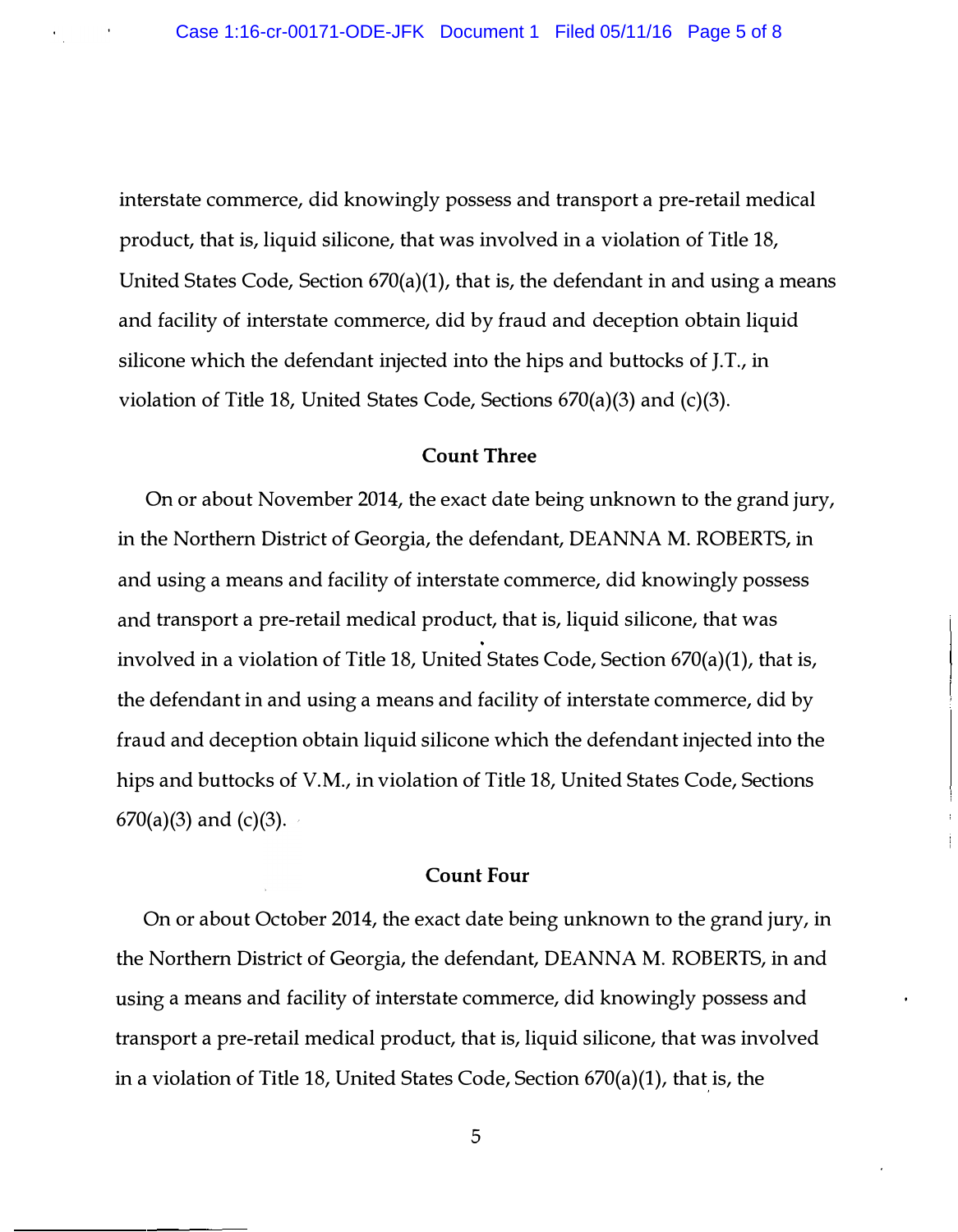$\sim 10^{11}$  km  $^{-1}$  .

defendant in and using a means and facility of interstate commerce, did by fraud and deception obtain liquid silicone which the defendant injected into the face of S.P., in violation of Title 18, United States Code, Sections 670(a)(3) and (c)(3).

#### Count Five

On or about November 16, 2015, in the Northern District of Georgia, the defendant, DEANNA M. ROBERTS, with intent to defraud and mislead, introduced into interstate commerce, a medical device, namely polydimethylsiloxane fluid, a/k/ a, liquid silicone, which was adulterated within the meaning of Title 21, United States Code, Section  $351(f)(1)(B)$  in that it was a Class III device that had not received FDA pre-market approval nor was it exempt from the requirement to obtain FDA pre-market approval, and the defendant did inject said adulterated device into the buttocks of L.H., in violation of Title 21, United States Code, Sections  $331(a)$ ,  $333(a)(2)$ , and  $351(f)(1)(B)$ .

#### Count Six

On or about November 16, 2015, in the Northern District of Georgia, the defendant, DEANNA M. ROBERTS, with intent to defraud and mislead, introduced into interstate commerce, a medical device, namely polydimethylsiloxane fluid, a/k/ a, liquid silicone, which was adulterated within the meaning of Title 21, United States Code, Section  $351(f)(1)(B)$  in that it was a Class III device that had not received FDA pre-market approval nor was it exempt from the requirement to obtain FDA pre-market approval, and the defendant did inject said adulterated device into the hips and buttocks of ].T., in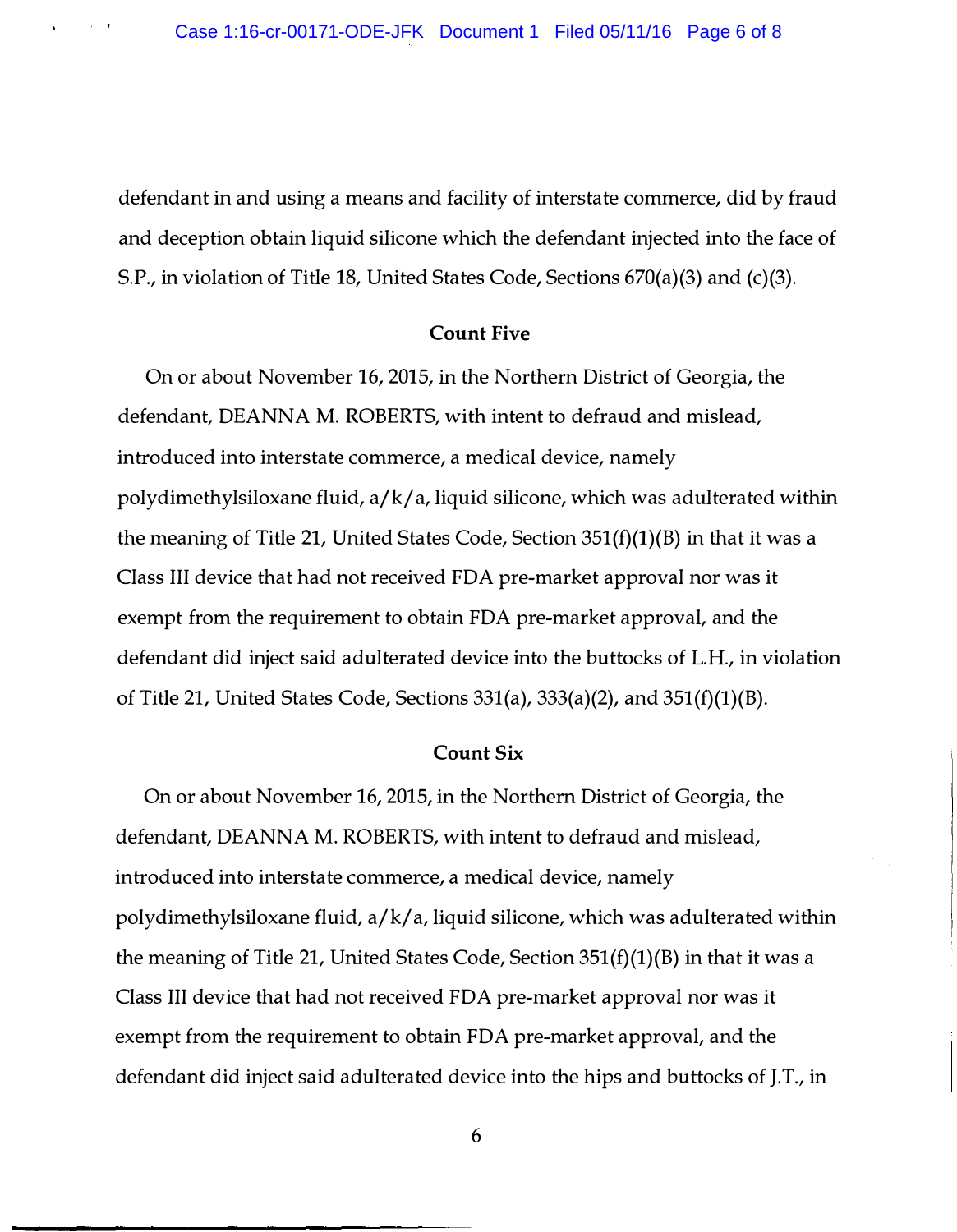violation of Title 21, United States Code, Sections 331(a), 333(a)(2), and  $351(f)(1)(B)$ .

#### Count Seven

On or about November 2014, the exact date being unknown to the grand jury, in the Northern District of Georgia, the defendant, DEANNA M. ROBERTS, with intent to defraud and mislead, introduced into interstate commerce, a medical device, namely polydimethylsiloxane fluid, a/k/ a liquid silicone, which was adulterated within the meaning of Title 21, United States Code, Section  $351(f)(1)(B)$  in that it was a Class III device that had not received FDA pre-market approval nor was it exempt from the requirement to obtain FDA pre-market approval, and did inject said adulterated device into the hips and buttocks of V.M., in violation of Title 21, United States Code, Sections 331(a), 333(a)(2), and  $351(f)(1)(B)$ .

#### Count Eight

On or about October 2014, the exact date being unknown to the grand jury, in the Northern District of Georgia, the defendant, DEANNA M. ROBERTS, with intent to defraud and mislead, introduced into interstate commerce, a medical device, namely polydimethylsiloxane fluid, a/k/ a liquid silicone, which was adulterated within the meaning of Title 21, United States Code, Section  $351(f)(1)(B)$  in that it was a Class III device that had not received FDA pre-market approval nor was it exempt from the requirement to obtain FDA pre-market approval, and did inject said adulterated medical device into the face of S.P., in